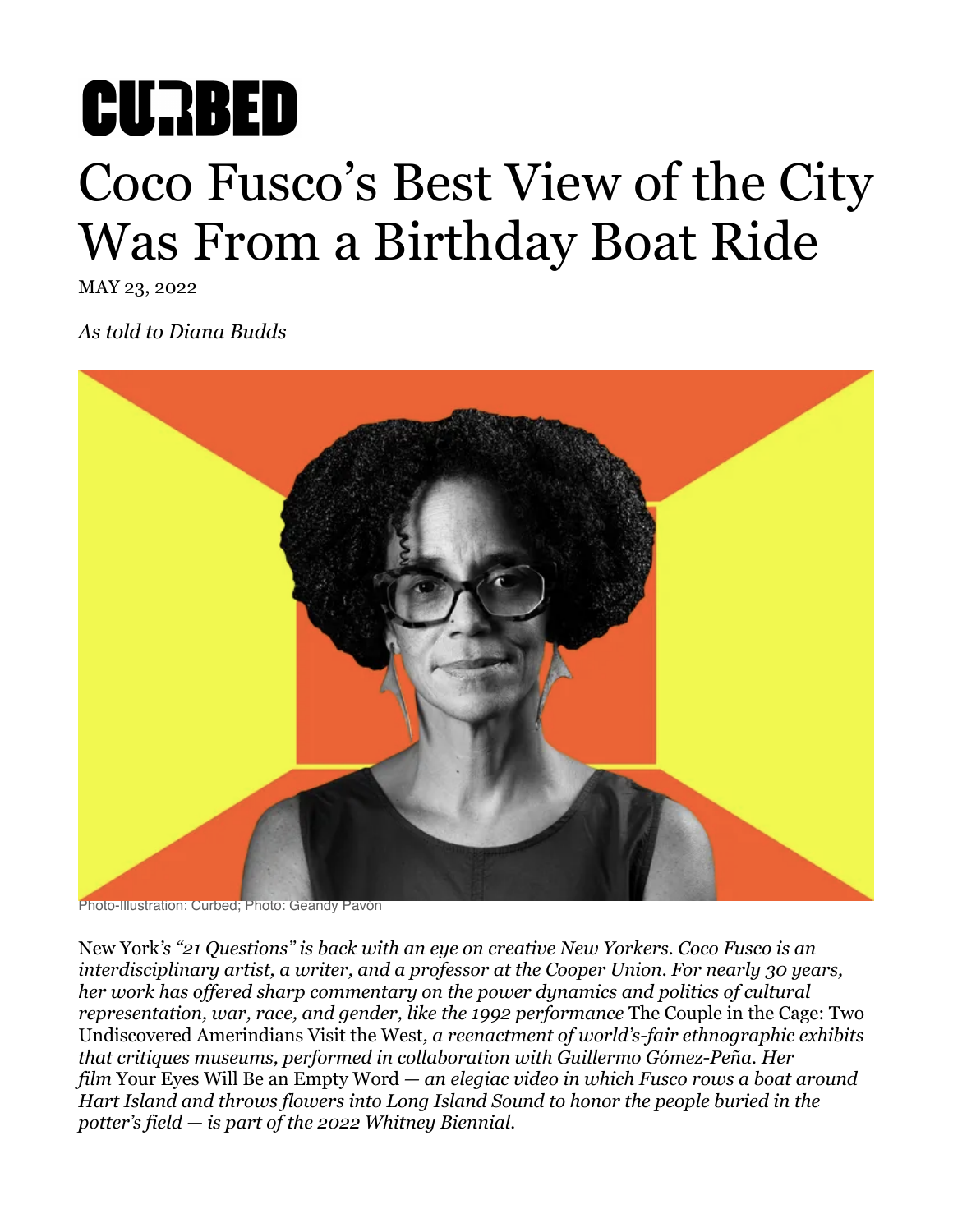## **Name:** Coco Fusco **Age:** 61 **Neighborhood:** Bedford-Stuyvesant **Occupation:** Artist

#### **What's hanging above your couch?**

It's something I like very much: a poster by Hélio Oiticica that was used to promote a book by a friend of mine, Irene Small.

## **What's the first job you had in New York?**

I was born here and grew up here, so my first job was babysitting. My first desk job was as a factchecker for *The American Lawyer* magazine, and that was pretty horrific. I lasted less than a year. Steve Brill was the editor, and it was a very toxic, repressive environment. I talked to lawyers all day long and discovered how aggressive and argumentative they can be.

#### **What color are you always drawn to?**

Let's put it this way: I'm sensitive to the symbolic resonance of colors. There are colors I like but I wouldn't wear, and there are colors I would work with to generate a particular mood. I'm not going to tell you that I love blue. It's not my thing.

I'm working on a video that's based on a story of someone who was imprisoned as a teenager in Cuba for writing a poem in the 1970s. At the prison, there's a cement factory, and everything in the prison is cement: the walls, the ground, everything. How do you create a world in the video that resembles that sort of starkness and grayness? But gray isn't my favorite color.

#### **What work of art or artifact are you most surprised you own?**

Most of what I have on my walls are images that have been gifted to me by other artists. Sometimes it's an exchange because I've written for them (I give them an essay; they give me an artwork). Sometimes they've been given to me for my birthday. That's the majority of what I have. The other things on my walls come from research for my curatorial projects.I imagine most of my research might seem strange or obscure to people who are outside the art world or have little exposure to foreign cultures. I would prefer not to subject my home to an exoticizing interpretive paradigm.

#### **Which New Yorker would you want to hang out with?**

My son! He's a teenager, and teenagers in general are not interested in their parents. I get to hang out with him a lot less than when he was younger.

## **What's the last thing you made with your hands?**

The kind of art practice that I have is not something that you do with your hands, unless you consider tapping on a computer. I think the question is modeled on an antiquated notion of artmaking as being hands-on. This week, I had a lot of writing to do, I had two editing sessions on a film I'm working on, I have three cats to take care of, I cook, I try to keep my house neat, and that's it.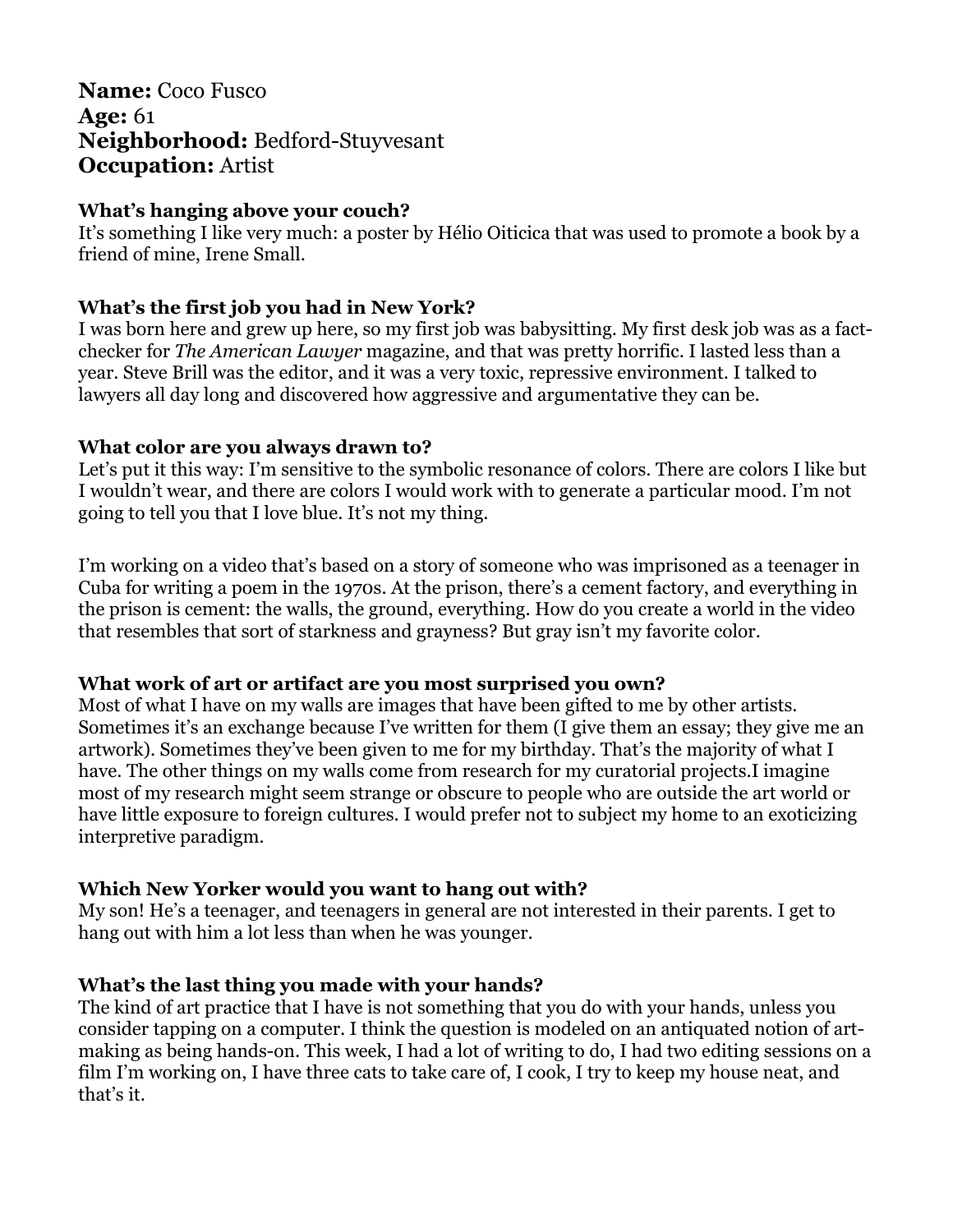#### **Is there one thing you own multiple versions of?**

I have many, many books. I had to stop buying books. On a couple occasions, I have made the mistake of buying the same book twice because I thought I didn't have it. I don't remember any of the specific books, but I'll discover this mistake when I have to pack and move.

#### **Which New York City museum do you always go back to?**

I'm more driven by what the exhibition is than the museum it's in. If the museum has something I want to see, then I'll go. If there isn't anything I want to see, I'm not going to go. I like to see art, and I enjoy it, but it's also something I feel like I need to do because I am an artist. It helps me orient my interests and understand what is happening in art. It also helps me to teach because it gives me a broader frame of reference. I go to the Whitney, MoMA, the Met, the Brooklyn Museum, and sometimes smaller entities like Dia or the Morgan Library, depending on what's on.

## **What do you always have next to your computer?**

A legal pad. I write things down a lot: lists, outlines of essays. I have a stack of legal pads on my desk.

## **Where is the best view of the city?**

My 60th birthday fell during the first months of the pandemic, and nobody wanted to meet up, and they couldn't be in an enclosed space. All my dreams of having had a big celebration were kind of made impossible, so I decided to rent a sailboat to sail around Manhattan. It was a beautiful evening ride with my son and two close friends and their children. Because of the pandemic, there was virtually no commerce on the water, so the sea was completely still and quiet. It was an extraordinary evening. And the view of the city was amazing.

#### **Which building or object do you want to redesign every time you see it?**

There are buildings I think are eyesores, or just not where I would want to live, even if I think they're interesting-looking. All the glass buildings along the West Side Highway that are part of the hedge-fund-billionaire expansion of the West Village, Tribeca, and downtown — I would never want to live so exposed or be in a glass house like that. It looks pretty from the outside, but I can't imagine trying to inhabit a space like that.

## **What's one thing you would change about your field?**

The polarization of wealth in the art world. I don't think it's more grotesquely polarized than the rest of the American economy, but the fact that New York has become unbearably expensive and there are oppressively low salaries for entry-level arts professionals makes for a really hostile work environment for young people. It's a major deterrent to diversifying the field. It's economically very undemocratic and unsustainable for people who are not independently wealthy.

## **If you could live anywhere in New York City, where would it be?**

I would've liked to be in Soho or Tribeca in the late '60s and 1970s, when it was all inhabited by artists who were not interested or focused on selling artwork but on making work for each other. It was a really fertile period for the avant-garde.